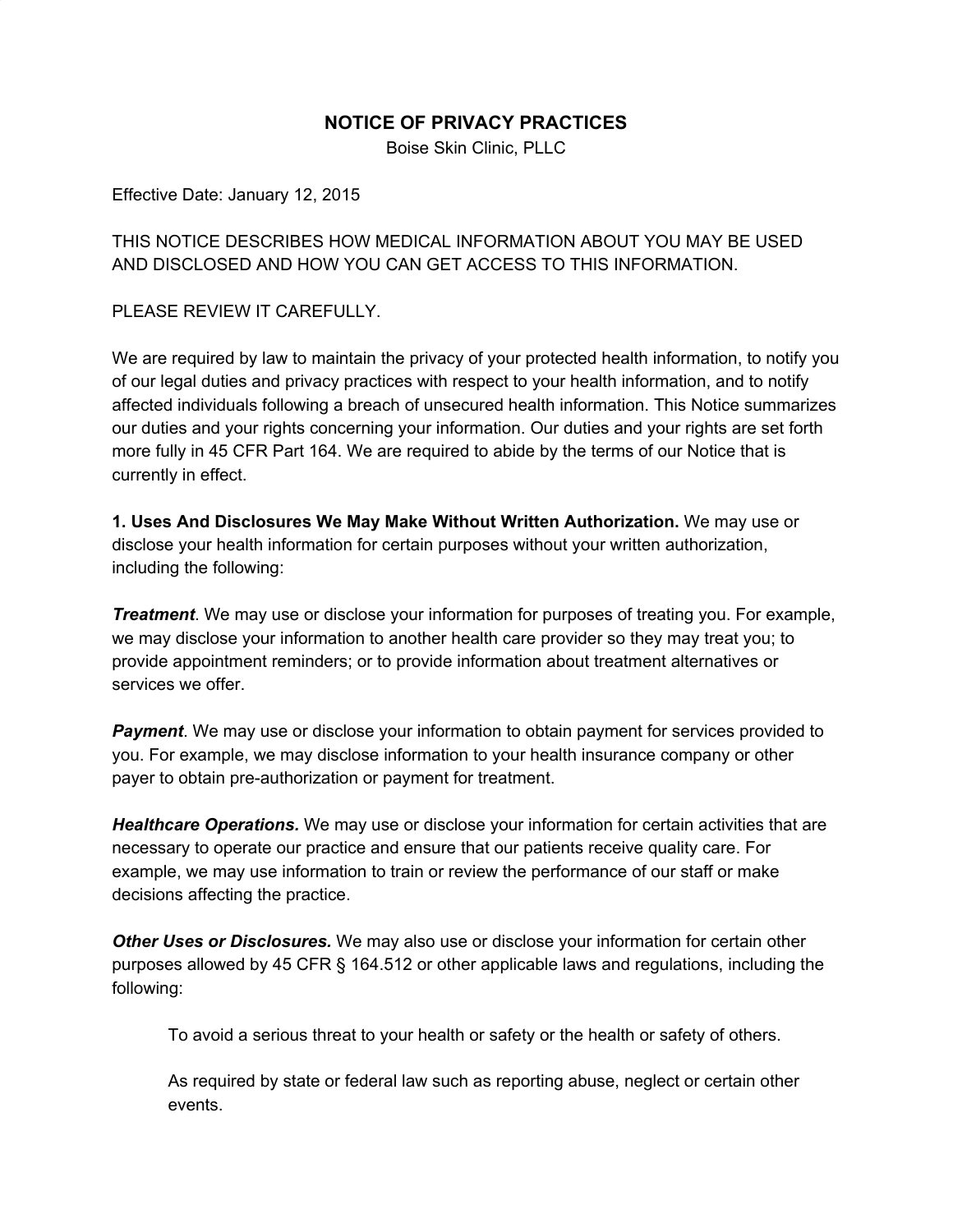As allowed by workers compensation laws for use in workers compensation proceedings.

For certain public health activities such as reporting certain diseases.

For certain public health oversight activities such as audits, investigations, or licensure actions.

In response to a court order, warrant or subpoena in judicial or administrative proceedings.

For certain specialized government functions such as the military or correctional institutions.

For research purposes if certain conditions are satisfied.

In response to certain requests by law enforcement to locate a fugitive, victim or witness, or to report deaths or certain crimes.

To coroners, funeral directors, or organ procurement organizations as necessary to allow them to carry out their duties.

**2. Disclosures We May Make Unless You Object.** Unless you instruct us otherwise, we may disclose your information as described below.

To a member of your family, relative, friend, or other person who is involved ! in your healthcare or payment for your healthcare. We will limit the disclosure to the information relevant to that person's involvement in your healthcare or payment.

To maintain our facility directory. If a person asks for you by name, we will only disclose your name, general condition, and location in our facility. We may also disclosure your religious affiliation to clergy.

To contact you to raise funds for our *[HOSPITAL]*. You may opt out of receiving such communications at anytime by notifying the Privacy Officer identified below.

**3. Uses and Disclosures With Your Written Authorization**. Other uses and disclosures not described in this Notice will be made only with your written authorization, including most uses or disclosures of psychotherapy notes; for most marketing purposes; or if we seek to sell your information. You may revoke your authorization by submitting a written notice to the Privacy Contact identified below. The revocation will not be effective to the extent we have already taken action in reliance on the authorization.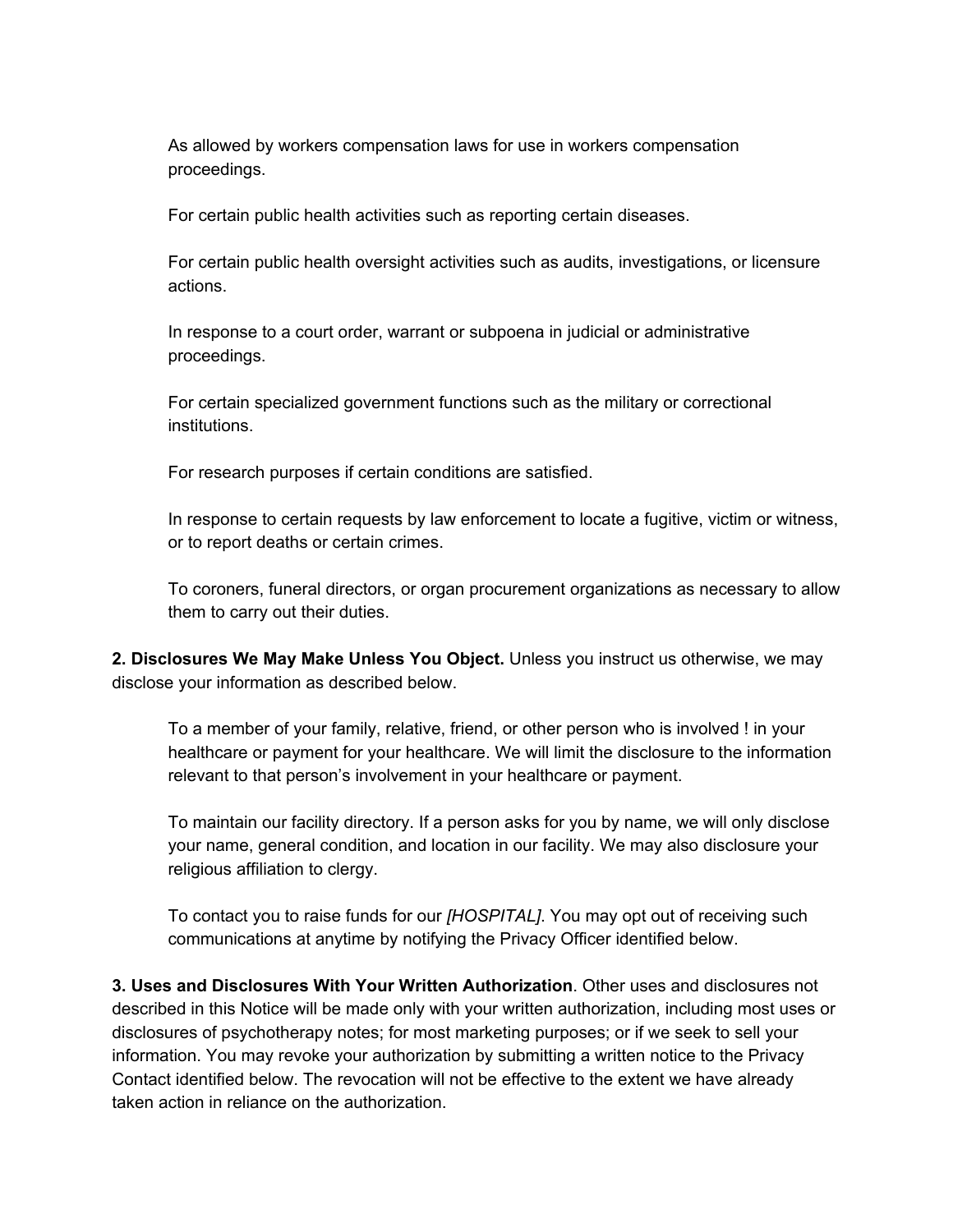**4. Your Rights Concerning Your Protected Health Information.** You have the following rights concerning your health information. To exercise any of these rights, you must submit a written request to the Privacy Officer identified below.

You may request additional restrictions on the use or disclosure of information for treatment, payment or healthcare operations. We are not required to agree to the requested restriction except in the limited situation in which you or someone on your behalf pays for an item or service, and you request that information concerning such item or service not be disclosed to a health insurer.

We normally contact you by telephone or mail at your home address. You may request that we contact you by alternative means or at alternative locations. We will accommodate reasonable requests.

You may inspect and obtain a copy of records that are used to make decisions about your care or payment for your care, including an electronic copy. We may charge you a reasonable cost-based fee for providing the records. We may deny your request under limited circumstances, e.g., if we determine that disclosure may result in harm to you or others. You may request that your protected health information be amended. We may deny your request for certain reasons, e.g., if we did not create the record of if we determine that the record is accurate and complete.

You may receive an accounting of certain disclosures we have made of your protected health information. You may receive the first accounting within a 12-month period free of charge. We may charge a reasonable cost-based fee for all subsequent requests during that 12-month period.

You may obtain a paper copy of this Notice upon request. You have this right even if you have agreed to receive the Notice electronically.

**5. Changes To This Notice.** We reserve the right to change the terms of this Notice at anytime, and to make the new Notice effective for all protected health information that we maintain. If we materially change our privacy practices, we will post a copy of the current Notice in our reception area and on our website. You may obtain a copy of the operative Notice from our receptionist or Privacy Officer.

**6. Complaints.** You may complain to us or to the Secretary of Health and Human Services if you believe your privacy rights have been violated. You may file a complaint with us by notifying our Privacy Officer. All complaints must be in writing. We will not retaliate against you for filing a complaint.